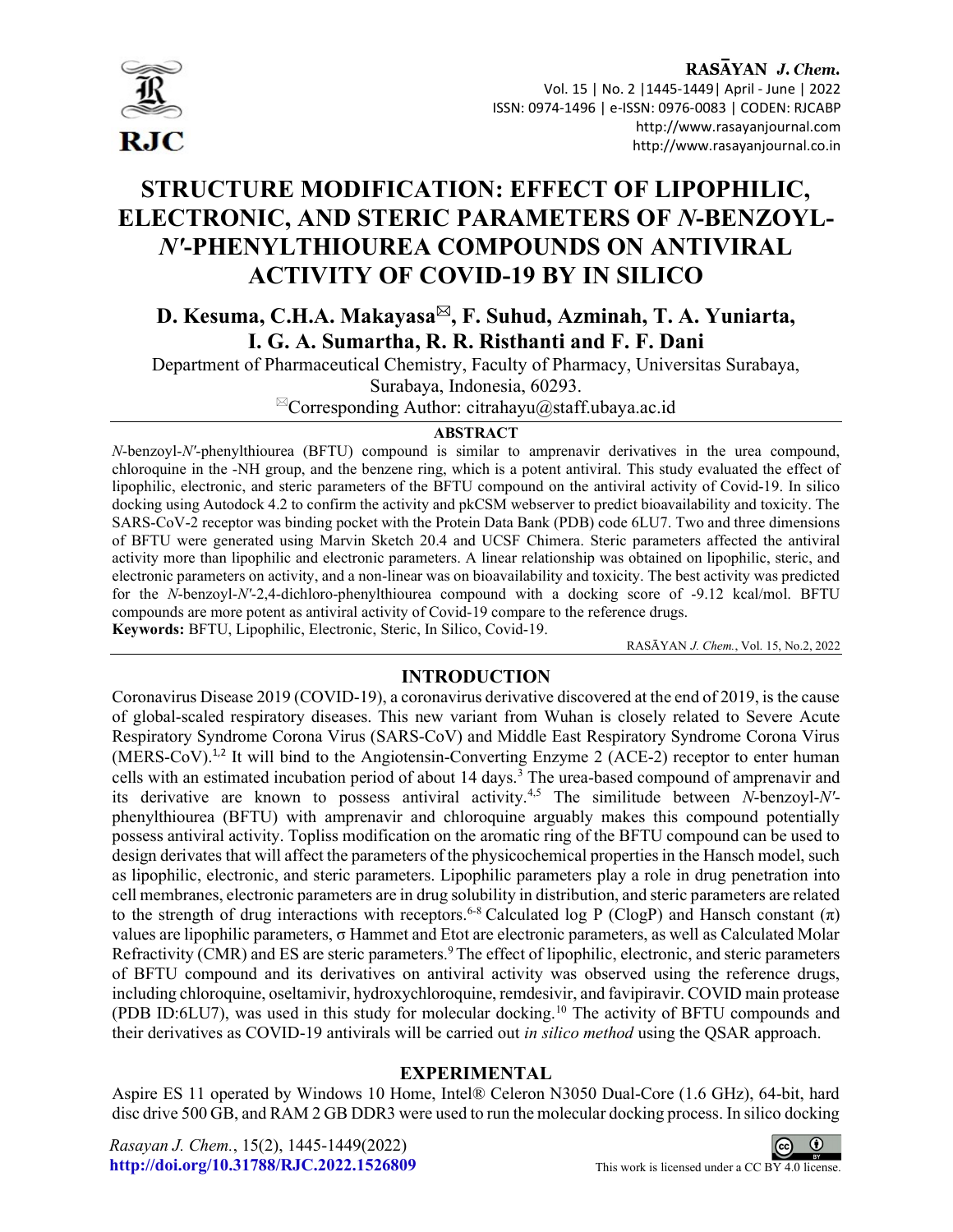Vol. 15 | No. 2 |1445-1449| April - June | 2022

using Autodock 4.2 to predict activity, pkCSM through http://www.biosig.unimelb.edu.au/pkcsm/prediction to predict physicochemical, bioavailability, and toxicity properties, ProteinPlus through http://www.proteins.plus/ to observe the interaction of N-benzoyl-N'-phenylthiourea (BFTU) compound and its derivatives against SARS-CoV-2 receptor.



Fig.-1: Chemical Structure of BFTU, Oseltamivir, Hydroxychloroquine, Chloroquine, Remdesivir, and Favipiravir

The model of two and three dimensions of BFTU and its derivatives were optimized using Marvin Sketch 20.4 and UCSF Chimera. The SARS-CoV-2 receptor was obtained from http://www.rcsb.org/pdb with the Protein Data Bank (PDB) code 6LU7. Bioactive compounds, such as oseltamivir, hydroxychloroquine, chloroquine, remdesivir, and favipiravir were downloaded from http://www.pubchem.ncbi.nlm.nih.gov.<sup>10-</sup> <sup>13</sup>To determine the quantitative relationship between the physicochemical properties of BFTU compounds and its derivatives to their bioavailability, activity, and toxicity as antivirus through the IBM SPSS 24 statistical program.

#### RESULTS AND DISCUSSION

The Topliss approach on the BFTU compound resulted in 20 compounds with selected substituents, including H, 4-Cl, 3,4-diCl, 3-CF₃-4-Cl, 3-CF₃-4-NO₂, 4-CF₃, 4-Br, 4-I, 2,4-diCl, 4-NO₂, 3-Cl, 2-Cl, 2- OCH<sub>3</sub>, 4-F, 4-C(CH<sub>3</sub>)<sub>3</sub>, 3-CF<sub>3</sub>, 3,5-diCl, 4-OCH<sub>3</sub>, 4-NH<sub>2</sub> and 4-OH.<sup>9</sup> Table-1 shows the value of intestinal absorption (human) of compounds 4-OCH<sub>3</sub>-BFTU (18), 2-OCH<sub>3</sub>-BFTU (13), and 4-F-BFTU (14) higher than the derivatives of other N-benzoyl-N'-phenylthiourea compounds and the reference drugs, so it can be predicted to have good bioavailability (F). The molecular docking process in this study used PDB ID: 6LU7, as a protein target which represents the main protease of SARS-Cov-2. This protein has native ligand of N-  $[(5-methylisoxazol-3-yl)carbonyl]alanyl-L-valyl-N~1~(-((1R,2Z)-4-(benzyloxy)-4-oxo-1-{(3R)-2-})]$ oxopyrrolidin-3-yl]methyl}but-2-enyl)-L-leucinamide (N3) with a value of Root Mean Square Deviation (RMSD) 2,13 Å, indicating acceptable reliability and validity.<sup>14</sup> The best docking score (DS) results were three compounds derived from BFTU, including 2,4-diCl-BFTU  $(9)$ , 2-Cl-BFTU  $(12)$ , and 4-C(CH<sub>3</sub>)<sub>3</sub>-BFTU (15), had a lower value than the reference drugs, including oseltamivir, hydroxychloroquine, chloroquine and favipiravir, but the docking score of remdesivir was lower. The lower the docking score, the more stable the bond that will be formed.<sup>15</sup> The result showed low Lethal Dose 50 (LD50) values for BFTU derivatives, 3-CF<sub>3</sub>-4-Cl-BFTU (4), 3,4-diCl-BFTU (3), and 3,5-diCl-BFTU (17), the test compound was toxic and resulted in the death of the test animal.<sup>16</sup> The reference drugs, oseltamivir,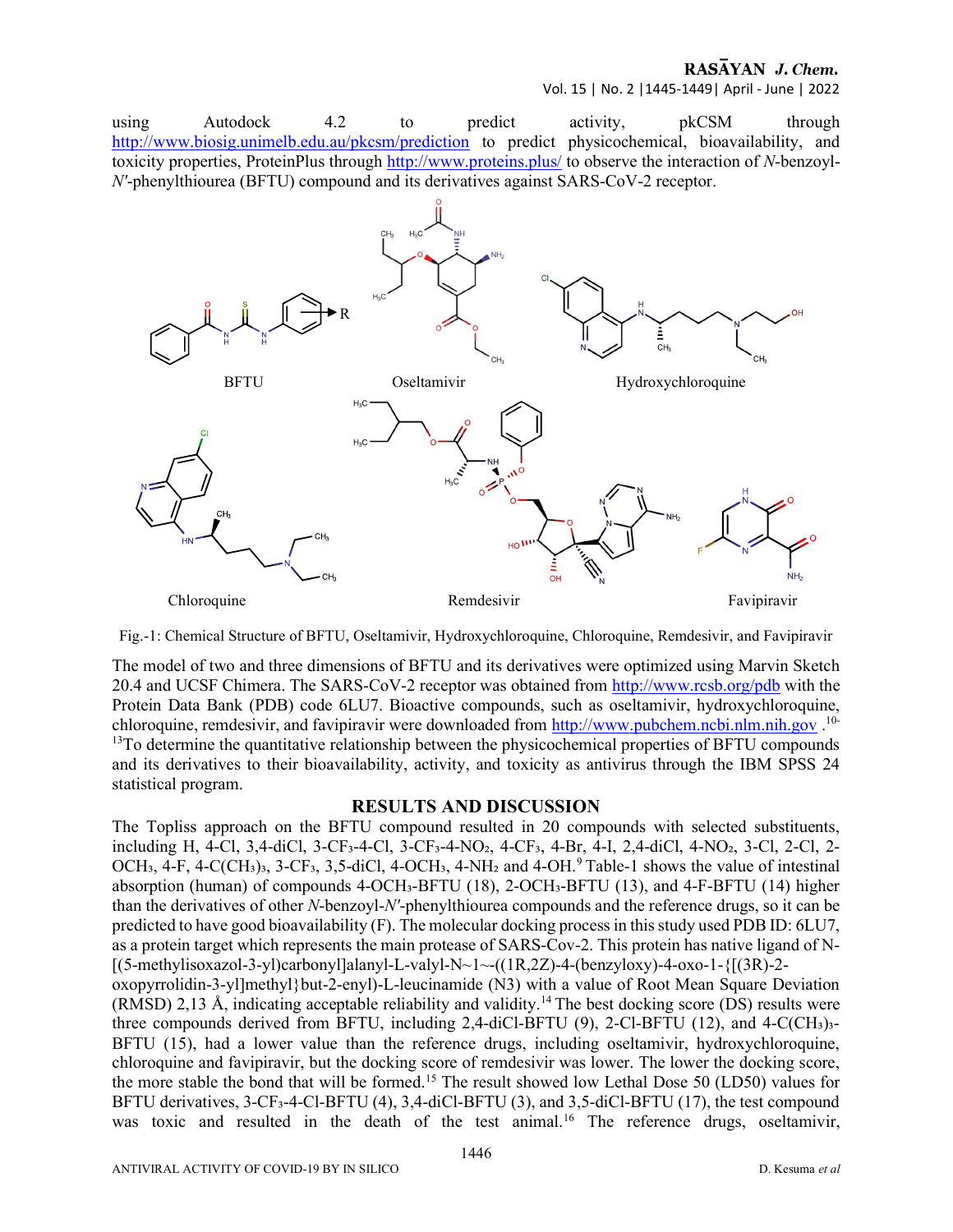hydroxychloroquine, remdesivir, and favipiravir had a lower LD50 value, while the LD50 value of chloroquine was higher.

| Drugs                                                       |                            |                              |                              |                              |                              |                          |                                        |                  |                     |  |
|-------------------------------------------------------------|----------------------------|------------------------------|------------------------------|------------------------------|------------------------------|--------------------------|----------------------------------------|------------------|---------------------|--|
|                                                             | Physicochemical Properties |                              |                              |                              |                              |                          | In Silico Analysis                     |                  |                     |  |
| Compounds                                                   | Lipophilic                 |                              | Electronic                   |                              | Steric                       |                          | Intestina<br>1                         | Docking<br>Score | Lethal              |  |
|                                                             | Parameters                 |                              | Parameters                   |                              | Parameters                   |                          |                                        |                  | Dose                |  |
|                                                             | logP                       | $\Pi$                        | Etot                         | $\sigma$                     | MR                           | Es<br>Taft               | Absorpti<br>on<br>(Human)<br>(Percent) | (Kcal/m<br>ol)   | 50<br>(mol/k)<br>g) |  |
| $(1)$ BFTU                                                  | 3,56                       | $\boldsymbol{0}$             | $-1,09$                      | $\boldsymbol{0}$             | 77,83                        | 1,24                     | 89,68                                  | $-7,84$          | 2,436               |  |
| $(2)$ 4-Cl-BFTU                                             | 4,08                       | 0,7                          | $-3,37$                      | 0,23                         | 82,63                        | 0,27                     | 88,30                                  | $-8,01$          | 2,551               |  |
| (3) 3,4-diCl-BFTU                                           | 4,6                        | 1,25                         | 2,63                         | 0,52                         | 87,43                        | 0,54                     | 88,02                                  | $-8,38$          | 2,745*              |  |
| $(4)$ 3-CF <sub>3</sub> -4-Cl-<br><b>BFTU</b>               | 4,96                       | 1,59                         | 0,3                          | 0,66                         | 88,6                         | $-0,89$                  | 85,03                                  | $-8,11$          | 2,802*              |  |
| $(5)$ 3-CF <sub>3</sub> -4-NO <sub>2</sub> -<br><b>BFTU</b> | 4,22                       | 0,6                          | $-4,35$                      | 1,21                         | 89,37                        | $-2,01$                  | 85,39                                  | $-8,30$          | 2,689               |  |
| $(6)$ 4-CF <sub>3</sub> -BFTU                               | 4,45                       | 0,88                         | 23,92                        | 0,54                         | 83,8                         | $-1,16$                  | 86,41                                  | $-7,74$          | 2,725               |  |
| $(7)$ 4-Br-BFTU                                             | 4,36                       | 0,86                         | $-2,61$                      | 0,23                         | 85,45                        | 0,08                     | 88,23                                  | $-8,26$          | 2,555               |  |
| $(8)$ 4-I-BFTU                                              | 4,55                       | 1,12                         | $-1,91$                      | 0,18                         | 91,19                        | $-0,16$                  | 88,87                                  | $-8,51$          | 2,531               |  |
| (9) 2,4-diCl-BFTU                                           | 4,6                        | 1,42                         | 10,63                        | 0,46                         | 87,43                        | 0,54                     | 86,64                                  | $-9,12*$         | 2,664               |  |
| $(10)$ 4-NO <sub>2</sub> -BFTU                              | 3,34                       | $-0,28$                      | 5,09                         | 0,78                         | 83,4                         | $-1,28$                  | 88,67                                  | $-8,37$          | 2,618               |  |
| $(11)$ 3-Cl-BFTU                                            | 4,08                       | 0,76                         | $-4,76$                      | 0,37                         | 82,63                        | 0,27                     | 88,94                                  | $-8,52$          | 2,615               |  |
| $(12)$ 2-Cl-BFTU                                            | 4,08                       | 0,71                         | 18,64                        | 0,23                         | 82,63                        | 0,27                     | 88,02                                  | $-8,74*$         | 2,562               |  |
| (13) 2-OCH <sub>3</sub> -BFTU                               | 3,31                       | $-0,02$                      | 10,83                        | $-0,27$                      | 84,29                        | 0,69                     | 89,84*                                 | $-7,87$          | 2,436               |  |
| $(14)$ 4-F-BFTU                                             | 3,7                        | 0,14                         | $-4,78$                      | 0,06                         | 78,04                        | 0,78                     | 89,26*                                 | $-7,60$          | 2,374               |  |
| $(15)$ 4-C(CH <sub>3</sub> ) <sub>3</sub> -<br><b>BFTU</b>  | 5,19                       | 1,98                         | 12,73                        | $-0,2$                       | 96,49                        | $-1,54$                  | 87,51                                  | $-8,70*$         | 2,584               |  |
| $(16)$ 3-CF <sub>3</sub> -BFTU                              | 4,45                       | 0,88                         | 18,44                        | 0,43                         | 83,8                         | $-1,16$                  | 86,41                                  | $-7,75$          | 2,725               |  |
| (17) 3,5-diCl-BFTU                                          | 4,6                        | 1,25                         | $-14,12$                     | 0,75                         | 87,43                        | 0,52                     | 87,74                                  | $-8,61$          | 2,735*              |  |
| (18) 4-OCH <sub>3</sub> -BFTU                               | 3,31                       | $-0,04$                      | $-2,38$                      | $-0,27$                      | 84,29                        | 0,69                     | 90,75*                                 | $-8,06$          | 2,437               |  |
| (19) 4-NH <sub>2</sub> -BFTU                                | 2,78                       | $-1,23$                      | $-16,02$                     | $-0,66$                      | 82,53                        | 0,63                     | 87,90                                  | $-8,19$          | 2,154               |  |
| (20) 4-OH-BFTU                                              | 3,28                       | $-0,61$                      | $-12,25$                     | $-0,37$                      | 79,81                        | 0,69                     | 87,67                                  | $-8,17$          | 2,017               |  |
| (21) Oseltamivir                                            |                            |                              |                              |                              |                              |                          | 79,33                                  | $-7,07$          | 2,467               |  |
| (22)<br>Hydroxychloroquine                                  |                            | $\overline{\phantom{a}}$     |                              |                              |                              |                          | 88,98                                  | $-8,03$          | 2,692               |  |
| (23) Chloroquine                                            | $\blacksquare$             | $\qquad \qquad \blacksquare$ | $\blacksquare$               | $\qquad \qquad \blacksquare$ | $\overline{\phantom{0}}$     | $\overline{\phantom{0}}$ | 88,28                                  | $-7,84$          | 2,805               |  |
| (24) Remdesivir                                             | $\overline{\phantom{0}}$   | $\qquad \qquad \blacksquare$ | $\qquad \qquad \blacksquare$ | $\overline{\phantom{0}}$     | $\blacksquare$               | -                        | 64,20                                  | $-9,44$          | 2,027               |  |
| (25) Favipiravir                                            | $\blacksquare$             | $\qquad \qquad \blacksquare$ | $\blacksquare$               | $\blacksquare$               | $\qquad \qquad \blacksquare$ | $\overline{\phantom{0}}$ | 83,22                                  | $-5,38$          | 2,008               |  |

| Table-1: Physicochemical Properties and In Silico Analysis of BFTU Compound, its Derivatives, and the Reference |                        |  |
|-----------------------------------------------------------------------------------------------------------------|------------------------|--|
|                                                                                                                 | $\Gamma$ <sub>an</sub> |  |

Table-2 shows the interaction of the BFTU compound and its derivatives with the SARS-CoV-2 receptor, influenced by the type of bond involved, namely hydrogen bond and hydrophobicity. The ligand (N3) has hydrophobic bonds to the amino acids Leu4 dan Thr25, and hydrogen bonds to the amino acids Ala2, Phe140, Gly143, Cys145, His164, Met165, Glu166, Gln189, and Thr190. Based on the results of the study, it was found that the hydrophobic bond of the compound 2-OCH<sub>3</sub>-BFTU (13) which binds to the amino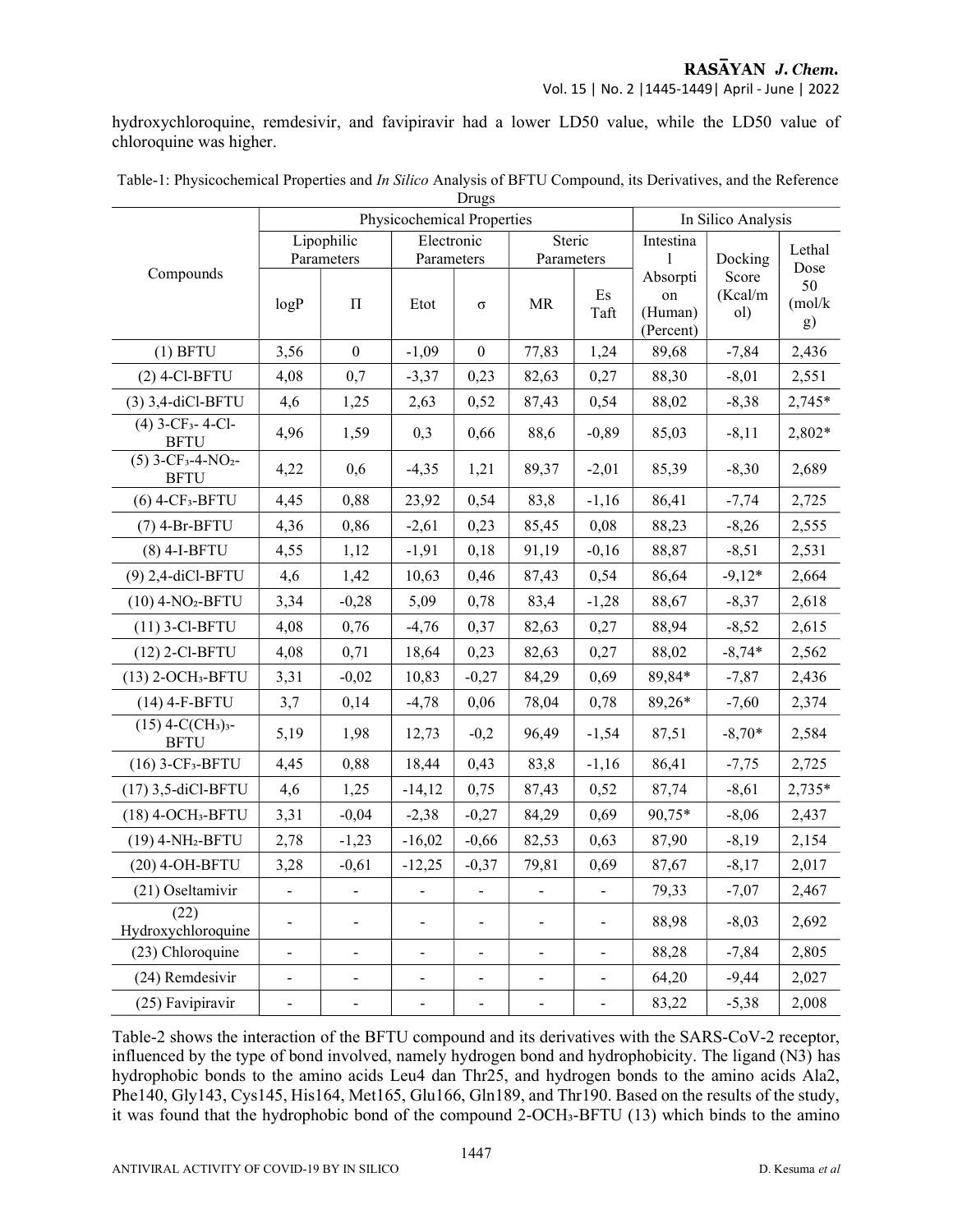acids His164, Glu166, and Gln189 had the highest bond similarity with the comparison compound oseltamivir (His164, Glu166 dan Gln189), hydroxychloroquine and chloroquine (Glu166), remdesivir (Glu166 dan Gln189), so it can be predicted that these compounds have the same interactions with the reference drugs. Lipinski's Rule of Five is used to determine the physicochemical properties of a compound in penetrating cell membranes based on the following requirements: molecular weight less than 500 Da, log P value less than 5, number of hydrogen bond donors less than 5, and number of hydrogen bond acceptors less than  $10<sup>17</sup>$  BFTU compounds and its derivatives meet these requirements and are predicted to have the ability to penetrate cell membranes well so that more test compounds can bind to receptors.

| Compounds        | Ligand Interaction             |
|------------------|--------------------------------|
| (1)              | His164, Glu166                 |
| (2)              | Glu166, Gln189                 |
| (3)              | Gly143, Cys145                 |
| $\left(4\right)$ | His164, Glu166, Gln189         |
| (5)              | Gly143, Glu166                 |
| (6)              | Glu166, Gln189                 |
| (7)              | Gly143, His164                 |
| (8)              | His164, Gln189                 |
| 9)               | His164, Glu166, Gln189         |
| (10)             | Met165, Gln192                 |
| (11)             | Gln189                         |
| (12)             | His164, Glu166                 |
| (13)             | His164, Glu166, Gln189         |
| (14)             |                                |
| (15)             | Glu166, Gln189                 |
| (16)             |                                |
| (17)             | His164                         |
| (18)             | Gln189, Gln192                 |
| (19)             | Glu166, Gln189                 |
| (20)             | Gln192                         |
| (21)             | Gly143, His164, Glu166, Gln189 |
| (22)             | Leu141, Glu166                 |
| (23)             | Glu166                         |
| (24)             | Cys145, Glu166, Arg188, Gln189 |
| (25)             | Phe140, His163                 |

Table-2: Ligand Interaction of BFTU Compound, its Derivatives, and the Reference Drugs

Correlation analysis using Pearson Correlation Matrix shows that there is a quantitative relationship between the physicochemical properties of BFTU compounds and their derivatives with lipophilic (ClogP dan π), electronic (σ Hammet dan Etot) and steric (CMR and ES) parameters on bioavailability, activity and toxicity as an antivirus for COVID-19. Regression analysis was performed on all test parameters using one parameter, two parameters, and three parameters. The results of the regression analysis showed that steric parameters affected the antiviral activity of COVID-19 compared to lipophilic and electronic parameters. The best similarity between the physicochemical properties of BFTU compound and its derivatives on bioavailability (F) = -0,905  $\pi^2$  + 0,659  $\pi$  – 1,873  $\sigma$  + 0,407 Es + 88,908 (n = 20, r = 0,799,  $SE = 0.98925$ ,  $F = 6,604$ ,  $Sig = 0,003$ , activity (DS) = 0,004 Etot – 0,050 MR – 4,036 (n = 20, r = 0,559,  $SE = 0,34083$ ,  $F = 3,856$ ,  $Sig = 0,042$ ) and toxicity  $(LD50) = -0,010 \pi^2 + 0,138 \pi - 0,234 \sigma + 2,418 \mu =$ 20,  $r = 0.921$ ,  $SE = 0.08459$ ,  $F = 29.627$ ,  $Sig = 0.000$ .

#### **CONCLUSION**

There is a linear relationship of steric and electronic properties of BFTU and its derivatives to activity prediction, the non-linear relationship of lipophilic, steric, and electronic properties to bioavailability